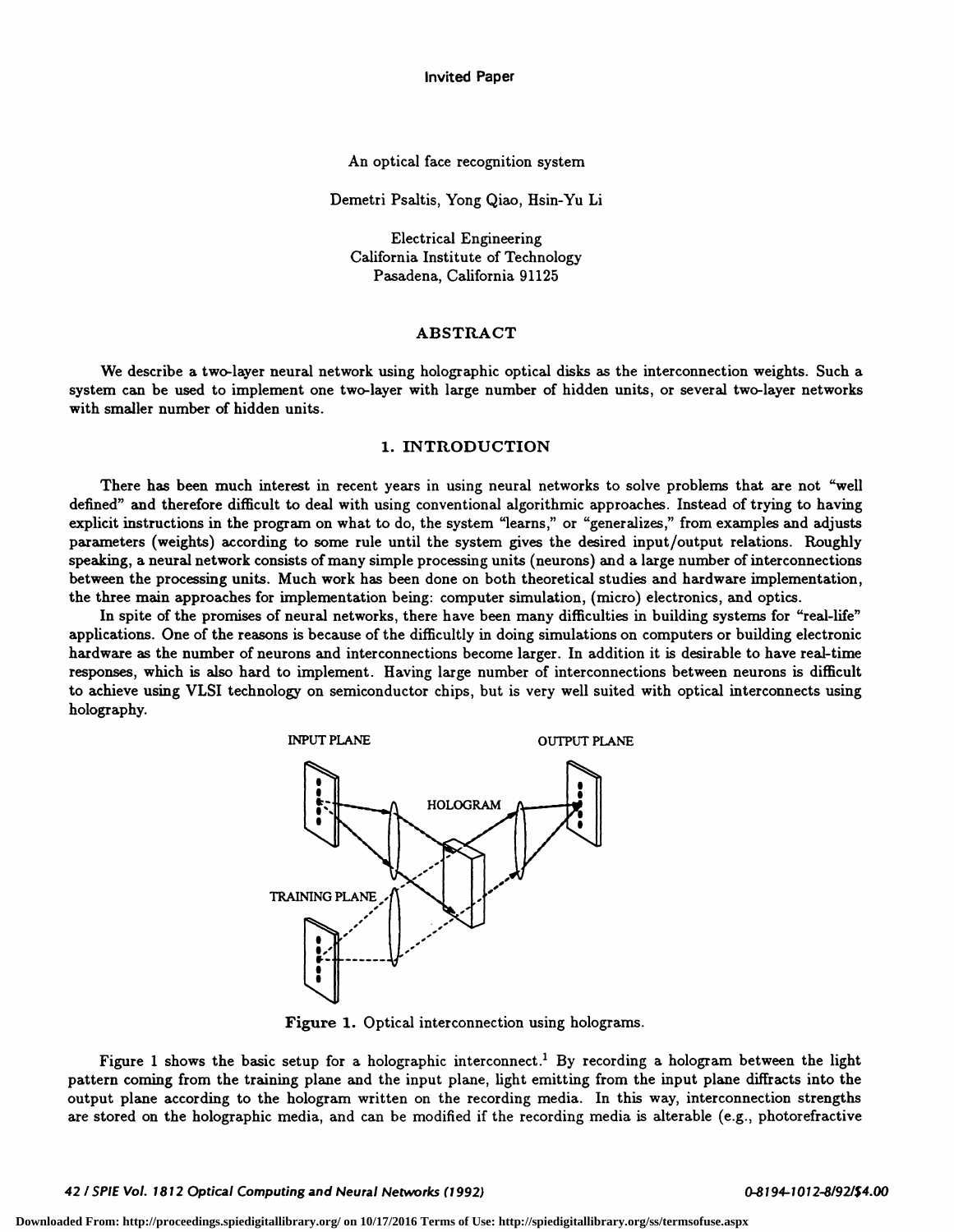crystals). Very large number of interconnections can be programmed this way, and the propagation of signals from one layer of neurons to the other is done in parallel.

#### 2. MULTILAYER NEURAL NETWORKS

Given the building block shown in Figure 1, they can be cascaded to build multilayer networks<sup>2</sup>. The system we envision uses optoelectronic chips with detectors and light modulators or emitters (laser diodes or LEDs) for neurons, and holograms (using photorefractive crystals<sup>3</sup> or photopolymers) as the interconnections. The number of connections that can be stored from one neural plane to the other will depend on the space-bandwidth product of the optical components, the dynamic range of the recording media, and also the geometry of the recording media.

As the problems that we want to solve become more complicated, it is often necessary to have more and more hidden units and connections than possible on one particular location, while the number of input units and output units remain the same. Note that for practical hardware implementations, the maximum number of hidden unit devices will be the same order as that of the input and output units. One way around this problem is to handle a relatively small number of hidden units at a time.

The situation is shown in Fig. 2. The input units broadcast their signal through a set of connection weights to the set of hidden units, labeled A, which in turn send the processed (summed and thresholded) signal through a second layer of weights to the output units. The output units now store the received signal in some internal memory. Next the system switch to another set of hidden units labeled B. The input units broadcast their signal through another set of weights to hidden unit set B, and the processed signal is again sent through a second layer of weights to the output units. The signal arriving at the output units are then added to the values already stored in the internal memory. This process can be continued till all the sets of hidden units (A, B, C, ...) are exhausted. The final accumulated signal in the internal memory of the output units are the same as if all the hidden units were processed at the same time. In this way, it is possible to handle arbitrary number of hidden units by sacrificing parallelism.



Figure 2. Two-layer neural network with arbitrary number of hidden units.

# 3. OPTICAL IMPLEMENTATION

It is of course not necessary to physically have all the hidden units present. All that is necessary is to be able to recall the sets of weights one after the other. Note that information needs to be stored in the output units, but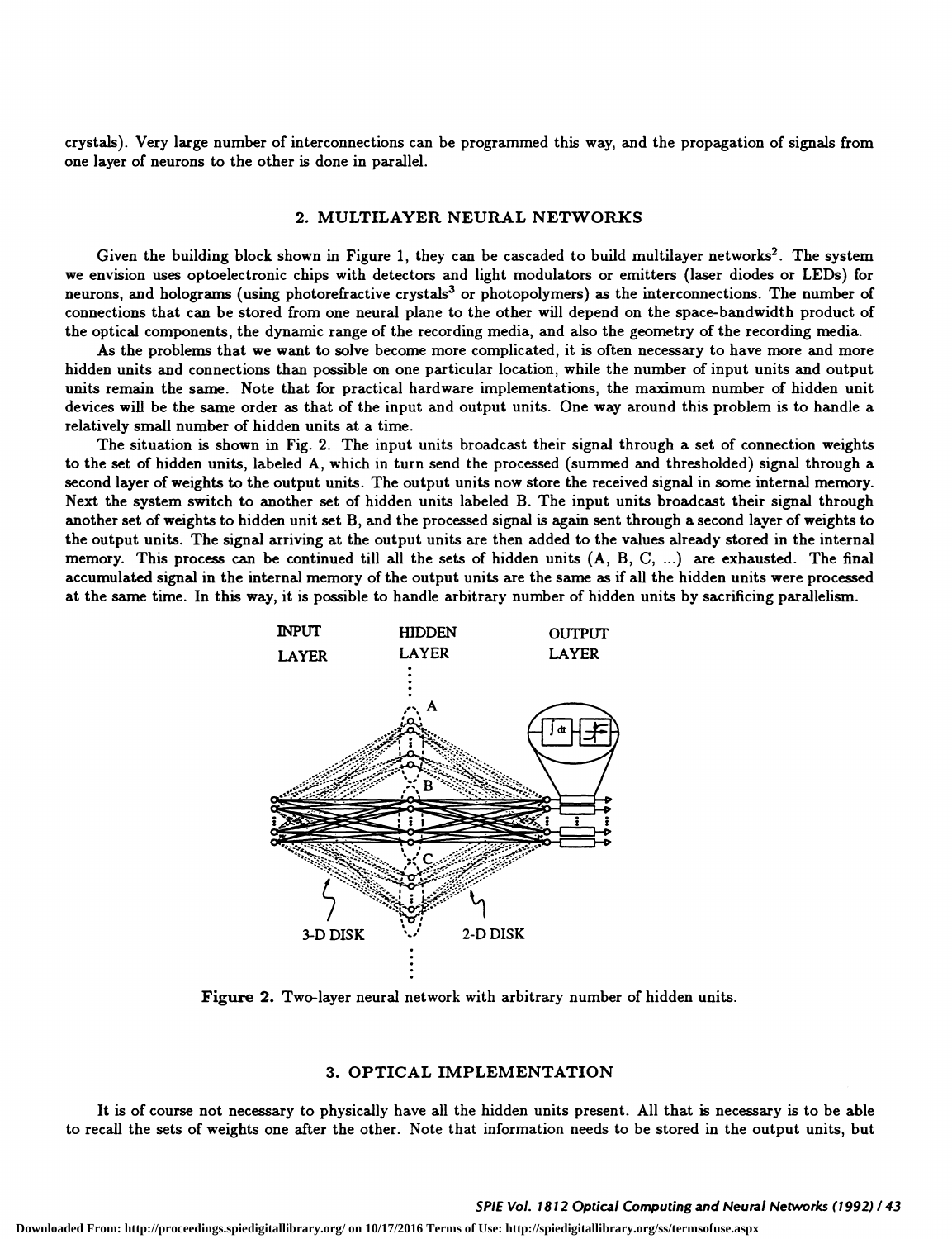

Figure 3. Optical implementation of a two-layer network.

not in the hidden units. The architecture we propose uses the structure in Fig. 1 as the building block to implement a two-layer optical neural network with large number of hidden units. The setup is shown in Fig. 2.

As in Fig. 1, the weights are stored as holograms (volume or planar). But here different sets of weights are stored on different locations of the recording media, which is made in the form of a disk. To access a different set of weights, the disk rotates to the appropriate location. The number of weights that can be stored depends on the number of recording locations on the disk. Given a disk size of 5 cm diameter and recording size of  $2\times2$  mm<sup>2</sup>, we can store about 100 locations along the periphery of the disk. Assuming that we can have  $1000 \times 1000$  units on our neural planes, we can store  $1000<sup>3</sup>$  independent weights<sup>4</sup> per location (assuming we record volume holograms). This gives us  $10^{11}$  independent weights per layer.

One of the advantages of neural networks is the speed gained by having parallel operations. In the architecture we propose, some speed is sacrificed by having part of the operations done sequentially. The more groups of hidden units we process, the slower the system. The speed at which the system operates will be limited mainly by the speed at which we can rotate the disk.

Consider a rotational speed of 1,800 rpm, which is typical for rotating polygon mirrors. This requires that the input neural plane changes data no faster than 30 frames/sec, which is standard video rate. The neurons at the hidden layer and output layer, however, have to process data faster than about 0.3 msec since we are assuming that we go through 100 recording locations per revolution. We will assume that the diffracted light from the holograms give enough energy in this interval for the detectors to detect. We then have  $3 \times 10^{10}$  weights processed per second.

## 4. DISCUSSION AND CONCLUSION

For many applications, the input is an image. For example, if the network were trained to recognize a face, we would want the system to have the same response if the face changed position in the scene. Shift invariance is therefore a desirable feature to have. A natural way of implementing this is to use planar (2-D) holograms, instead of volume (3-D) holograms. The trade-off is that the storage capacity of the holograms decreases by a factor of N, where  $N^2$  is the number of pixels or neurons on the neural plane.

In conclusion, the proposed system implements a two-layer network with very large number of hidden units. Note however that this system can also be used to implement multiple two-layer networks where we use only a few different recording locations to store the weight of one network. By controlling the time at which we read out the accumulated data at the output neurons, the system can be configured to simulate one large two-layer networks, or several smaller two-layer networks (with less number of hidden units). This extra flexibility enables us to implement different systems as required.